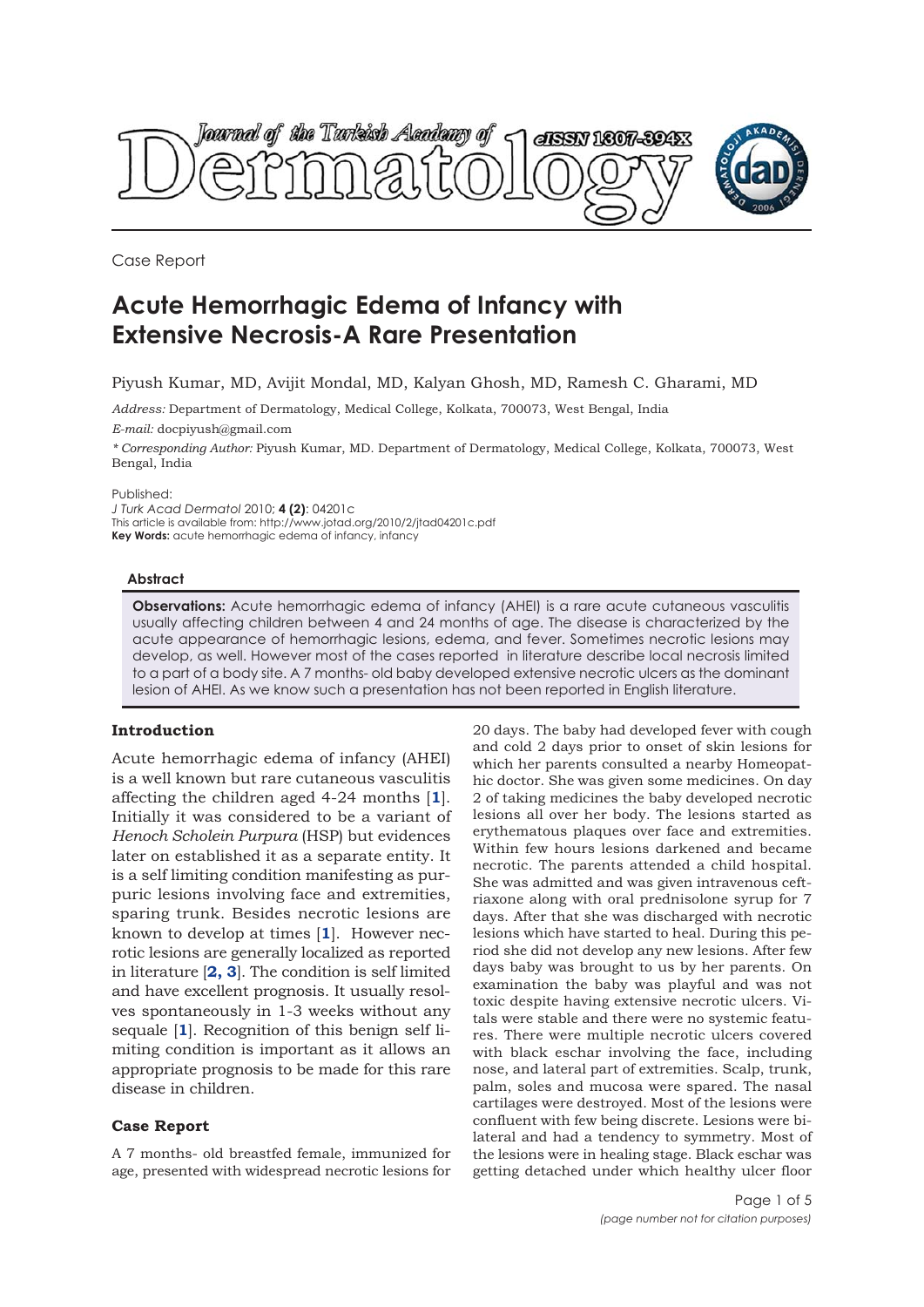*J Turk Acad Dermato*l 2010; **4 (2)**: 04201c. http://www.jotad.org/2010/2/jtad04201c.pdf



**Figure 1.** Extensive necrotic lesions over face and extremities. Note sparing of trunk.

was visible. There was no central/peripheral cyanosis. All peripheral arteries were normally palpable. However there was bilateral pitting edema of all four limbs. There was no history of similar episode in past (**Figure 1, 2**).

All routine blood investigations except for raised ESR were within normal limits. Screening tests for coagulation factors i.e. platelet count, bleeding time (BT), clotting time (CT) and aPTT were within normal limits. Serological tests for Antinuclear antibody (ANA) as well as C-ANCA and P-ANCA were negative. Skin biopsy was taken from the margin of the lesion over right arm and was sent for histopathological examination and direct immunofluorescence. Histology (H&E stain) showed an epidermal necrosis with underlying perivascular and periappandageal infiltration at mid and lower dermis. Dilated blood vessels were present with almost completely destroyed endothelium. Perivascular and periappandageal mononuclear infiltrate were seen. There were evident neutrophilic dust near the upper part of vessels (**Figure 3, 4**).



**Figure 3.** - Epidermal necrosis with underlying perivascular and periappandageal infiltration at mid and lower dermis (H & E stain, X40)



Figure 2. Close up of lesions over face. Necrotic ulcer covered with black eschar. Lesions have started to heal from periphery. Note destruction of nasal cartilages.

Direct immunofluorescence (DIF) with the same tissue sample was done. It was negative for IgA, IgG, IgM, C3 and fibrinogen. Considering age, history of infection, clinical and histopathological features diagnosis of AHEI with necrotic lesions was made due to diagnostic criteria suggested by *Krause* and *Lazarov* et al [**4**]. Parents were counseled and asked to attend Department of Plastic surgery and to come for follow up. They were specifically asked to come if baby develops new lesions. On the first visit (45 days following onset of



**Figure 4.** Dilated blood vessel with almost completely destroyed endothelium. Perivascular and periappandageal mononuclear infiltrate. Note neutrophilic dust near the upper part of vessel.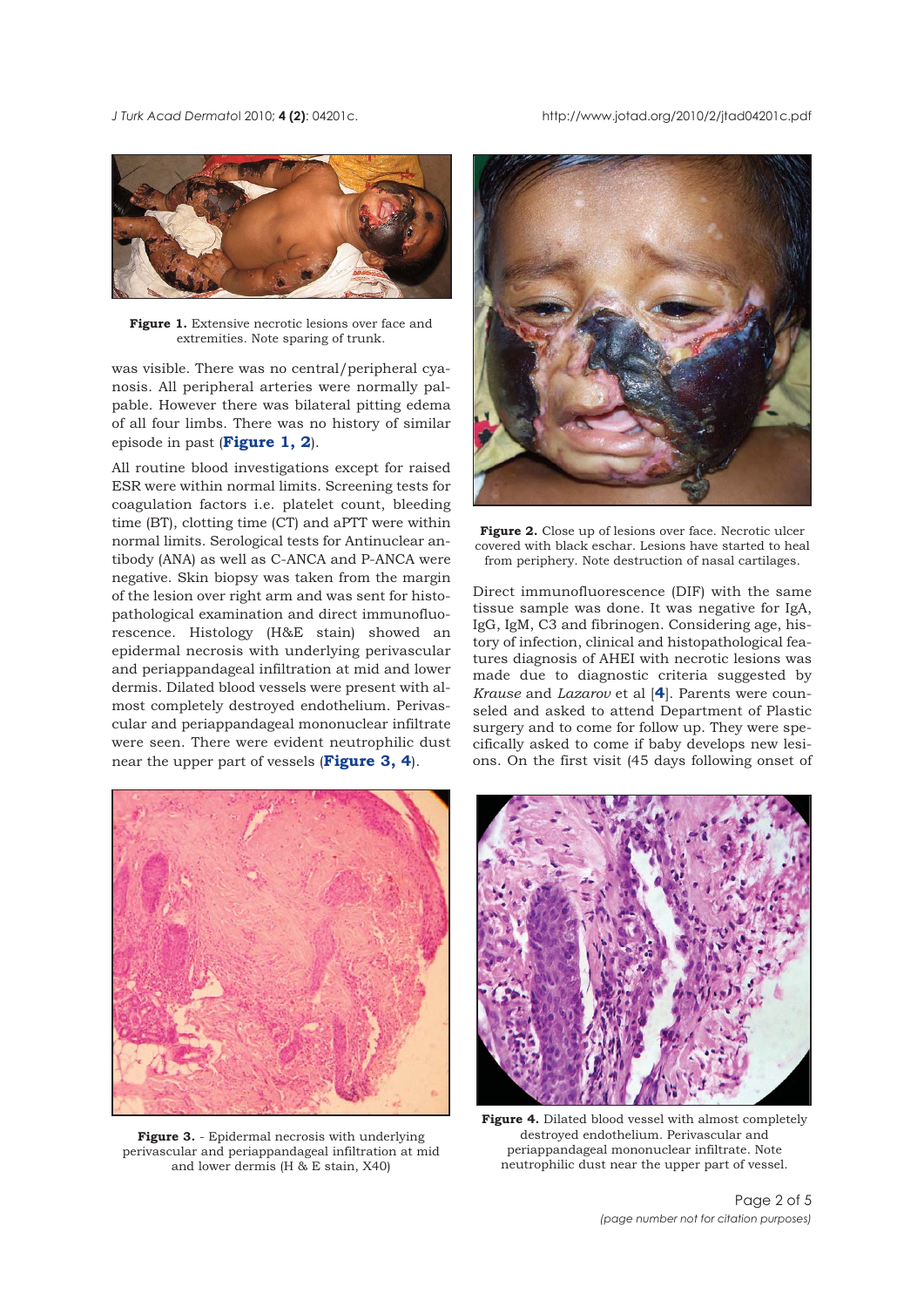lesions), most of the necrotic tissue were detached leaving behind ulcers. Smaller ulcers had healed. Larger ones were in the process of healing; the floor of the ulcers was improving and was covered with granulation tissue.

Ulcers healed completely by 3 months (following onset of lesions), though with scarring, both hypertrophic and atrophic (**Figure 5, 6**).

Baby is still under follow up. She is doing fine and is gaining weight normally. She did not develop any similar lesions.

## **Discussion**

The age of the baby, prior history of respiratory infection, dramatic onset, characteristic distribution of lesions, histopathological finding of leukocytoclastic vasculitis and benign self limiting nature of the condition were strongly in favour of diagnosis of AHEI [**4**]. However DIF findings were non contributory. It is to be noted that these findings are not universally positive- IgM deposition has been reported in 78 %, IgG in 22% while IgA in only 33% cases. However C3 and fibrinogen deposition has been reported in 100% of cases [**5**]. The absence of C3 and fibrinogen deposition in this case may be because of late presentation (on  $20<sup>th</sup>$  day). One more unusual finding in this case was development of extensive necrotic lesions which have not been reported in literature. Necrotic ulceration is known to develop in this condition but most of the case reports show necrotic ulceration of localized area like only ear [**2**].

Acute hemorrhagic edema of infancy (AHEI), also known as post infectious cockade purpura, *Seildlmayer*'s disease and *Finkelstein*'s disease, and was first described in 1913 by *Snow* [**6**]. It was initially thought as a variant of HSP, but evidences have shown it to be a separate condition. It is an acute cutaneous leukocytoclastic vasculitis affecting children less than 24 months of age and is characterized by a triad of fever, purpuric skin lesions, and edema [**7**]. Only few cases have been reported in English literature.

The pathogenesis and etiology is largely unknown, but it is reported to be frequently preceded by a prodromal period, which is characterized by a bacterial or viral infection, drugs side effects, or immunization side effects [**8, 9**]. AHEI has been categorized as an immune complex hypersensitivity reaction in response to the previously mention factors. Antigen-antibody complexes are deposited within blood vessels and lead to the activation of the complement cascade, which results in endothelial damage, typically of the postcapillary venules [**10**]. Complement deficiency [11] too has been implicated in pathogenesis.

AHEI is more frequently seen in winter. There is slight male preponderance [**1**]. It starts abruptly with development of large cockade, annular or targetoid purpuric lesions almost entirely limited to extremities and face, with sparing of trunk [**1, 6**]. Fever and painful edema of the distal extremities, ears, and eyelids are associated features of AHEI [**6**]. The disease is mostly limited to the skin. Visceral involvement is rarely reported. The kidneys and intestines involvement leads to hematuria, mild proteinuria, and bloody diarrhea [12]. Mucosa is reported to be affected in rare cases [**13**]. Trunk involvement is reported in one case [**8**].

Light microscopy examination of skin biopsies typically show normal epidermis or ulcer depending on lesion, leukocytoclastic vasculitis of the dermal vessels with extravasated red blood cells in the dermis, and fibrinoid necrosis in the blood vessel. Direct immunofluorescence on skin biopsies specimens have revealed vessel wall deposition of fibrinogen (100 %), C3 (100 %), IgG (22 %), IgM (78 %), IgA (33 %), and IgE (33 %) [**5**]. Laboratory tests typically show normal results. Elevated erythrocyte sedimentation rate, leukocytosis, thrombocytosis, and eosinophilia have been seen in AHEI. The disease is often self limiting with spontaneous recovery in 1-3 weeks without any sequale [**1**]. Relapses, though very rare, have been documented [**5, 6**]. The treatment is supportive and antibiotics are recommended when there is evidence of infection. Systemic corticosteroids and antihistamines have not demonstrated to alter the course of disease [**5**].

The differential diagnosis of AHEI includes *Henoch-Schönlein* purpura (HSP), *Sweet*'s syndrome, acute febrile neutrophilic dermatosis, erythema multiforme, septic vasculitis, drug induced vasculitis, meningococcemia, and trauma-induced purpura. All these disorders are differentiated by the clinical presentation, history, physical examination, laboratory tests, and histopathology of the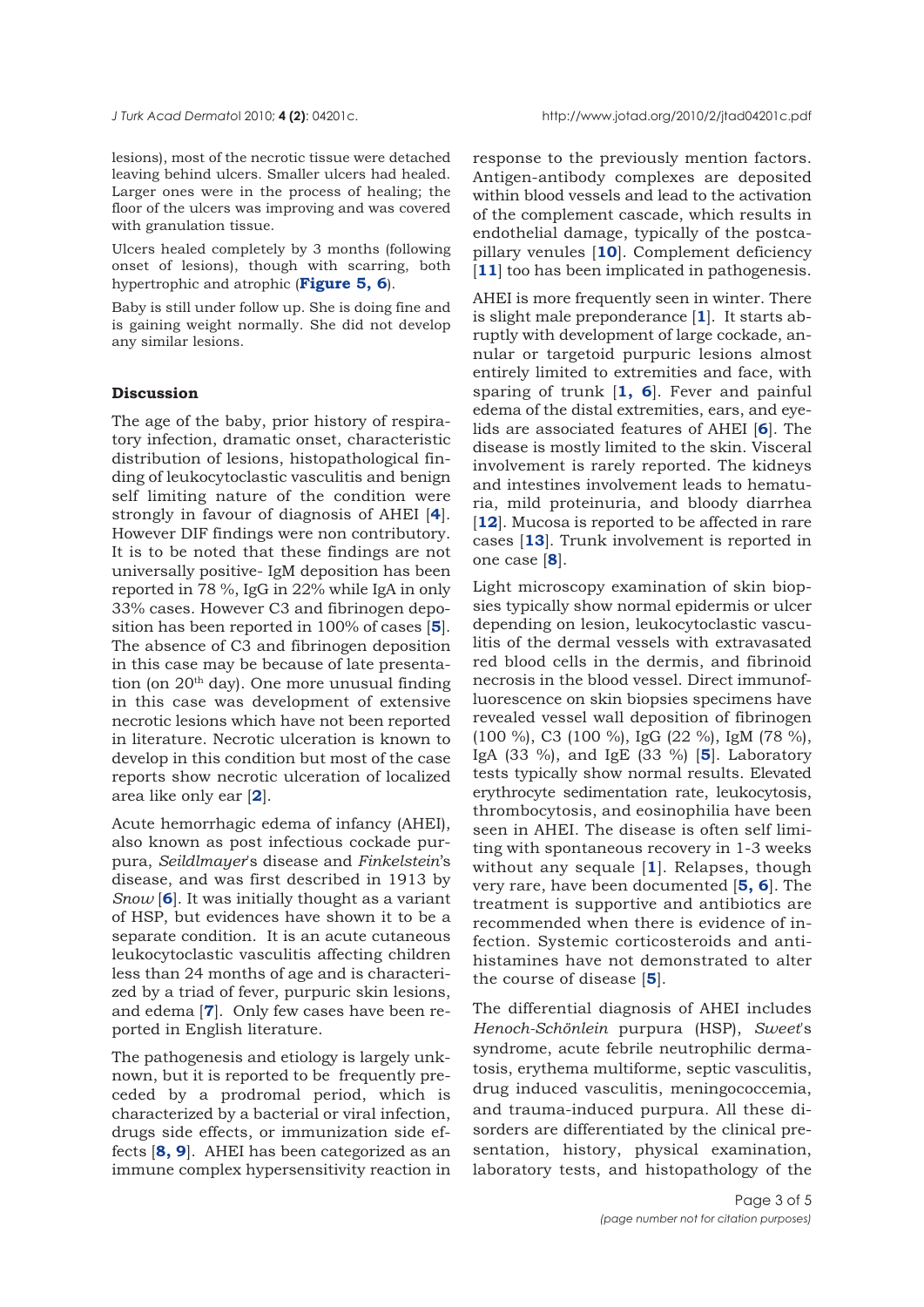*J Turk Acad Dermato*l 2010; **4 (2)**: 04201c. http://www.jotad.org/2010/2/jtad04201c.pdf



**Figure 5.** Healing of the lesions over leg by hypertrophic scars. Some lesions have healed by atrophic scars are seen as hypopigmented areas.

skin lesions. The main entity in the differential diagnosis of acute hemorrhagic edema of infancy is *Henoch-Schönlein* purpura. AHEI patients are 4 to 24 months-old with male predominance, while HSP patients range between 3 to 10 years-old [**1, 3**]. AHEI is almost always confined to the skin, whereas HSP usually shows renal, joints, and gastrointestinal tract involvement [**1, 3, 6**]. HSP is characterized by polymorphic skin lesions in the form of palpable purpura on the extensor surfaces of the lower extremities with a tendency to spare the face [**3**].

In AHEI, larger purpura and ecchymoses are found on the face, head, ankle, wrists, auricles, with more extensive edema and fever. Moreover, AHEI does not commonly contain the perivascular IgA deposition that is seen in 100 percent of HSP cases [**3, 5**]. Recently a diagnostic criteria for AHEI has been proposed by *Krause* and *Lazarov* et al [**4**]. It is as follow:

- An age less than 2 years
- Purpuric or ecchymotic targetoid lesion with edema of face, auricle and extremities with or without mucosal involvement
- Lack of systemic disease and visceral involvement
- Spontaneous recovery within a few days or weeks

Usually no active treatment is needed [**5**]. Corticosteroids do not alter the course of disease [**5, 6**]. Parents must be reassured and explained the nature and prognosis of the condition [1**4**]. Symptomatic treatment may be given.



**Figure 6.** Healing of lesions over face with both hypertrophic and atrophic scars. Note destruction of part of the nose and deformity of upper lip.

#### **References**

- 1. Soter NA, Diaz-Perez JS. Cutaneous necrotizing vasculitis. In: Wolff k., Goldsmith L.A. et al. editors. Fitzpatrick's Dermatology in general medicine. 7th ed. 2008, McGraw Hill. Vol 2.p. 1602
- 2. Renee RL, Simon PR. Acute hemorrhagic edema of infancy. Pediatr Emerg Care 1996; 12: 111-112.
- 3. Scheinfeld NS, Jones EL. Henoch-Schönlein purpura. http://emedicine.medscape.com/article/ 984105- overview accessed 23.9.09
- 4. Krause I, Lazarov A, Rachmel A, et al. Acute haemorrhagic oedema of infancy, a benign variant of leucocytoclastic vasculitis. Acta Paediatr 1996; 85: 114–117. PMID: 8834993
- 5. Saraclar Y, Tinaztepe K, Adalioglu G, Tuncer A. Acute hemorrhagic edema of infancy (AHEI)-a variant of Henoch-Schönlein purpura or a distinct clinical entity? J Allergy Clin Immunol 1990; 86: 473-483 PMID: 2229809
- 6. Crowe MA. Acute Hemorrhagic Edema of Infancy http://emedicine.medscape.com/article/1112590 overview accessed 23.9.09
- 7. McDougall CM, Ismail SK, Ormerod A. Acute hemorrhagic oedema of infancy. Arch Dis Child 2005; 90: 316. PMID: 15723928
- 8. Poyrazoglu HM, Per H, Gunduz Z, et al. Acute hemorrhagic edema of infancy. Pediatr Int 2003; 45: 697-700. PMID:14651544
- 9. Legrain V, Lejean S, Taieb A, Guillard JM, Battin J, Maleville J. Infantile acute hemorrhagic edema of the skin: study of ten cases. J Am Acad Dermatol 1991; 24: 17-22. PMID: 1999524
- 10. Carder KR. Hypersensitivity reactions in neonates and infants. Dermatol Ther 2005; 18: 160-175. PMID: 15953145